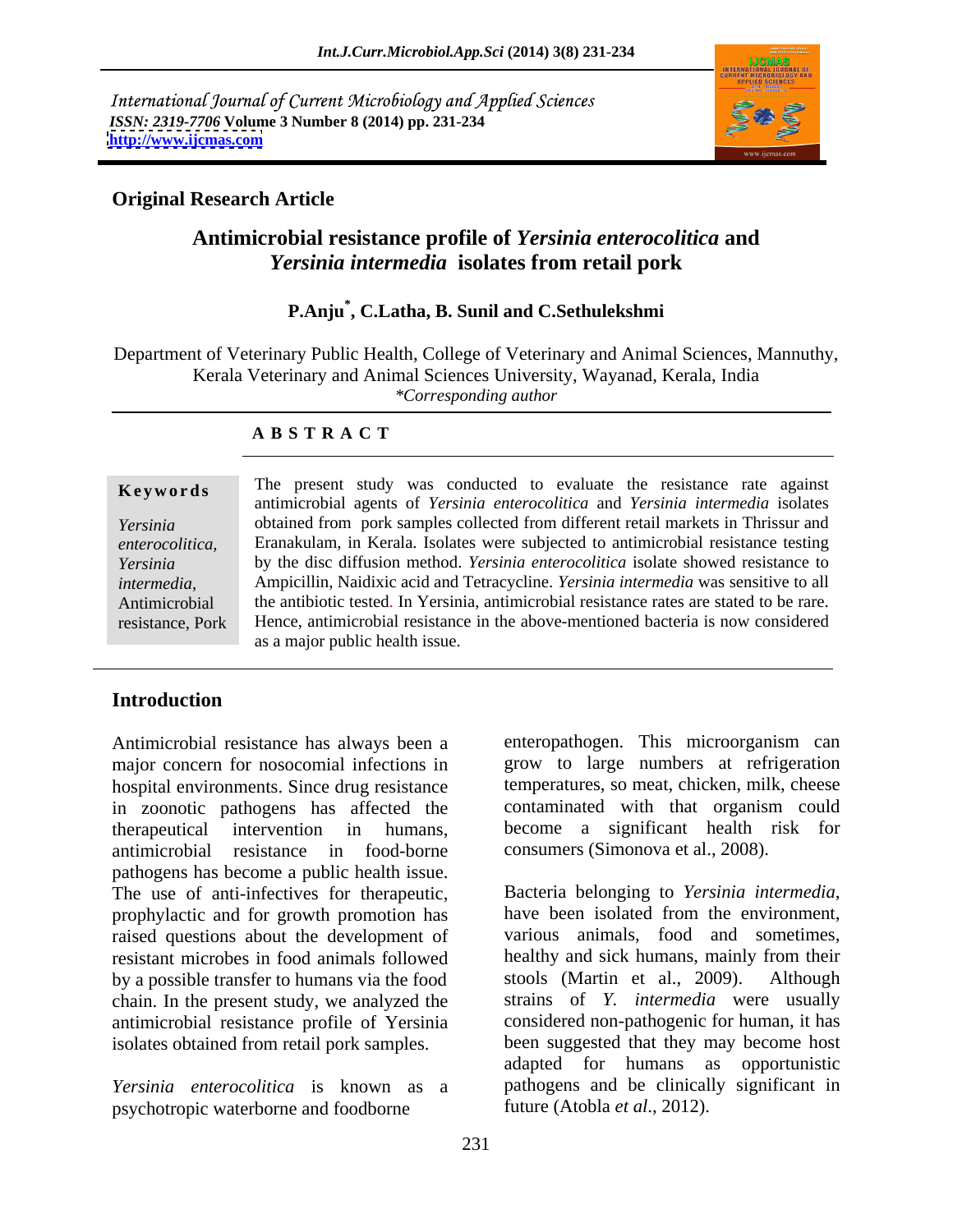*Yersinia enterocolitica* is primarily a temperature for further use. The tube was gastrointestinal tract pathogen has become a major cause of diarrhoea in most of the industrialised world (Bolton et al*.,* 2013). It causes a broad range of diseases from acute bowel disease to extra intestinal Three to four isolated colonies were manifestation such as reactive arthritis,

Antimicrobial treatment of human was adjusted using solution having half the yersiniosis is in most cases not necessarily indicated. However, systemic and swab was dipped into standardised extraintestinal infections and enterocolitis in immune-compromised patients require removed from the swab by rotating it antibiotic therapy (Mayrhofer et al. 2004).

In Yersinia antimicrobial resistance rates are level. The Mueller Hinton agar (HiMedia) stated to be rare. So the antimicrobial plates were inoculated by swabbing over its resistance of *Y. enterocolitica* is now considering as a major public health issue. adjusting the density of inoculum. The The aim of this study is to investigate the antimicrobial susceptibility pattern of one isolate each of *Yersinia entrocolitica* and at each time, to ensure an even distribution other *Yersinia species* isolated from retail of inoculum. The inoculum was allowed to other *Yersinia species* isolated from retail pork samples. dry for 15 min.

Ampicillin (2µg), Cefoperazone (75 µg), Chloramphenicol (10µg), Ciprofloxacin (5µg), Colistin (10 µg), Enrofloxacin (5µg) Gentamicin (30µg), Nalidixic Acid (30µg), Sulphafurazone (300 µg), Streptomycin  $(10\mu$ g), and Tetracycline  $(30\mu$ g). The solution was equal to half the density of susceptibility testing were defined tightly and kept in the dark, at room

vigorously agitated just before each use.

### **Inoculation**

uveitis and sepsis (Bottone, 1999). into sterile nutrient broth and incubated at selected from a pure culture and transferred  $37^{\circ}$ C, overnight. The turbidity of culture density of Mac Farland standard No.1. The inoculum and excess inoculum was several times with a firm pressure on the inside wall of the test tube, above the fluid entire surface, within 15 min. after adjusting the density of inoculum. swabbing procedure was repeated two more times, rotating the plates approximately  $60^{\circ}$ 0 at each time, to ensure an even distribution of inoculum. The inoculum was allowed to

## **Materials and Methods Application of Antibiotic Discs**:

Yersinia isolates were examined for their The discs were applied to the surface of the antimicrobial drug susceptibility/resistance inoculated agar with a sterile forceps. With pattern by disc diffusion method, against the tip of the forceps, each disc was gently different antibiotics using antibiotic discs pressed down to ensure complete contact (HiMedia). The isolates were tested against with the agar surface. The inoculated plate Ceftriaxone (30µg), Cefotaxime (30µg), h., within 15 min. after the application of turbidity standard solution was prepared by back of the Petri-plate, which was adding  $0.5$  ml of  $0.048$  M BaCl<sub>2</sub> to  $99.5$  ml illuminated with a reflected light. The of 0.36 N H2SO4 (one per cent w/v). This clinical breakpoints for *Y. enterocolitica* No.1 Mac Farland standard solution. This according to the Clinical and Laboratory solution was taken into glass tube, sealed Standard Institute (CLSI, 2010) and the was inverted and incubated at  $37 \degree$ C for 18  ${}^{0}C$  for 18 the discs. At the end of the incubation period, the plates were examined and the diameter of the zones of complete inhibition was measured to the nearest whole millimeter with a scale held on the illuminated with a reflected light. The susceptibility testing were defined isolates were grouped as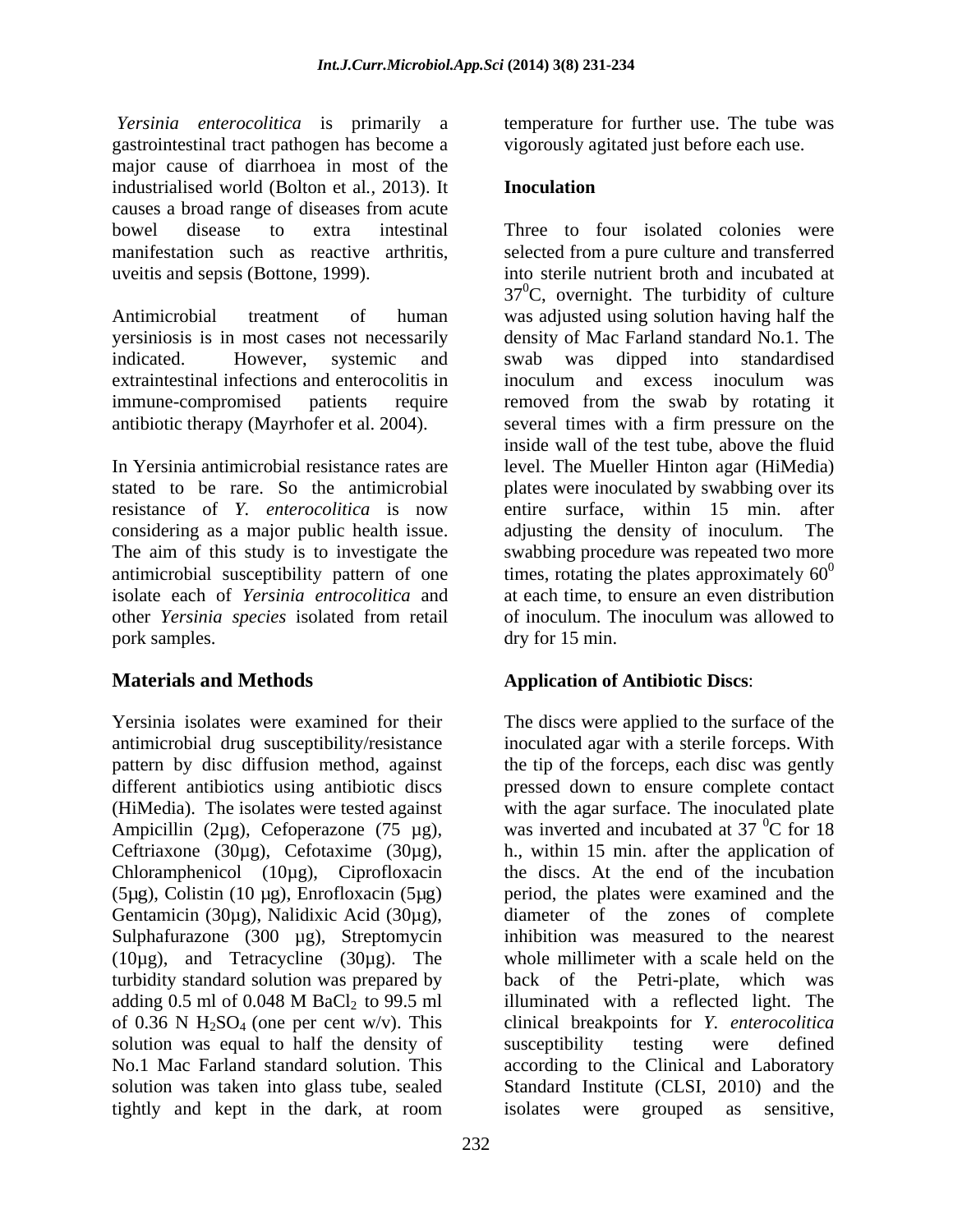intermediary sensitive and resistant, against each antibiotic. Yersinia isolates from pork

The antibiotic sensitivity pattern of *Yersinia*  isolates from pork is represented in table -1. The isolate of *Y. enterocolitica* obtained from pork was sensitive to Cefoperazone, Chloramphenicol, Colistine, Enrofloxacin, Sulphurazone. The isolate was resistant to Ampicillin, Naidixic acid and Tetracycline. Intermediate response was shown towards Cefotaxime, Ceftriaxone and Ciprofloxacin. *Yersinia intermedia* isolate was sensitive to Chloramphenicol, Colistine, Enrofloxacin, Sulphafurazone. Intermediate response was shown towards Ampicillin, Ceftriaxone, Ciprofloxacin, Nalidixic acid and R-resistant, I- intermediate S- sensitive Tetracycline.

special antimicrobial resistance patterns has (2008) which is<br>raised increasing concern among the public present study. raised increasing concern among the public health. Antibiotic susceptibility tests are used to find out the antibiotic resistance profile of different bacteria. In the present current controlloxial line present study also, the present study the susceptibility test was performed organism was showing resistance to study, the susceptibility test was performed for two isolates of Yersinia by standard disc diffusion method using 13 commonly used

Antibiogram of the *Y. enterocolitica* isolate revealed that, it was sensitive to Sulphonamides and Tetracycline. Whereas Cefoperazone, Chloramphenicol, Colistine, Enrofloxacin, Gentamicin, Streptomycin and Sulphurazone. The isolate has shown resistant to Ampicillin, Naidixic acid and Tetracycline. *Yersinia intermedia* isolate was sensitive to Cefoperazone, Cefotaxime, Chloramphenicol, Colistine, Enrofloxacin, Gentamicin, Streptomycin, and observed among *Y.enterocolitica* when Yazdi

| <b>Results and Discussion</b>                  | <b>Antibiotic</b>                    | Y. enterocolitica | Y. intermedia |
|------------------------------------------------|--------------------------------------|-------------------|---------------|
|                                                | $(\mu g/disc)$                       |                   |               |
| The antibiotic sensitivity pattern of Yersinia | Ampicillin (10)                      |                   |               |
| isolates from pork is represented in table -1. | $\angle$ Cefoperazone                |                   |               |
| The isolate of Y. enterocolitica obtained      | Cefotaxime $(30)$                    |                   |               |
| from pork was sensitive to Cefoperazone,       | Ceftriaxone (30)                     |                   |               |
| Chloramphenicol, Colistine, Enrofloxacin,      | Chloramphenicol                      |                   |               |
| Gentamicin,<br>Streptomycin<br>and             | 6 Ciprofloxacin                      |                   |               |
| Sulphurazone. The isolate was resistant to     |                                      |                   |               |
| Ampicillin, Naidixic acid and Tetracycline.    | Colistine $(10)$                     |                   |               |
| Intermediate response was shown towards        | 8 Enrofloxacin $(5)$                 |                   |               |
| Cefotaxime, Ceftriaxone and Ciprofloxacin.     | $\left\vert \right.$ Gentamicin (30) |                   |               |
| Yersinia intermedia isolate was sensitive to   | 10 Nalidixic acid                    |                   |               |
| Cefoperazone,<br>Cefotaxime,                   | 11 Streptomycin                      |                   |               |
| Chloramphenicol, Colistine, Enrofloxacin,      |                                      |                   |               |
| Gentamicin,<br>and<br>Streptomycin,            | 12   Sulphafurazone                  |                   |               |
| Sulphafurazone. Intermediate response was      |                                      |                   |               |
| shown towards Ampicillin, Ceftriaxone,         | 13 Tetracycline (30)                 |                   |               |

**Table.1** Antibiotic sensitivity pattern of

R- resistant, I- intermediate , S- sensitive

The emergence of drug resistant bacteria and<br>special antimicrobial resistance patterns has (2008) which is in accordance with the antibiotics. Bolton *et al.* (2013) observed that all 10 Sulphafurazone. *et al.* (2011) screened 60 isolates of *Y*. Resistance of *Y. enterocolitica* against Tetracyclin was reported by Simonova *et al*. (2008) which is in accordance with the Pandove *et al.* (2012) observed that *Y. enterocolitica* isolates were resistant to Ampicillin, Nalidixic acid and Ciprofloxacin. In the present study also, the organism was showing resistance to Ampicillin and Nalidixic acid where intermediate sensitivity to Ciprofloxacin. isolates of *Y. enterocolitica* were resistant to resistance to Tetracycline and susceptibility to Sulphurazone was observed in this study. Resistance to Tetracycline was observed by many researchers (Mayrhofer *et al*. 2004; Kot and Rainko, 2009; Bolton *et al*., 2013) which are in agreement with the present study. A high tendancy of antibiotic resistance was *enterocolitica* and reported that 56 per cent